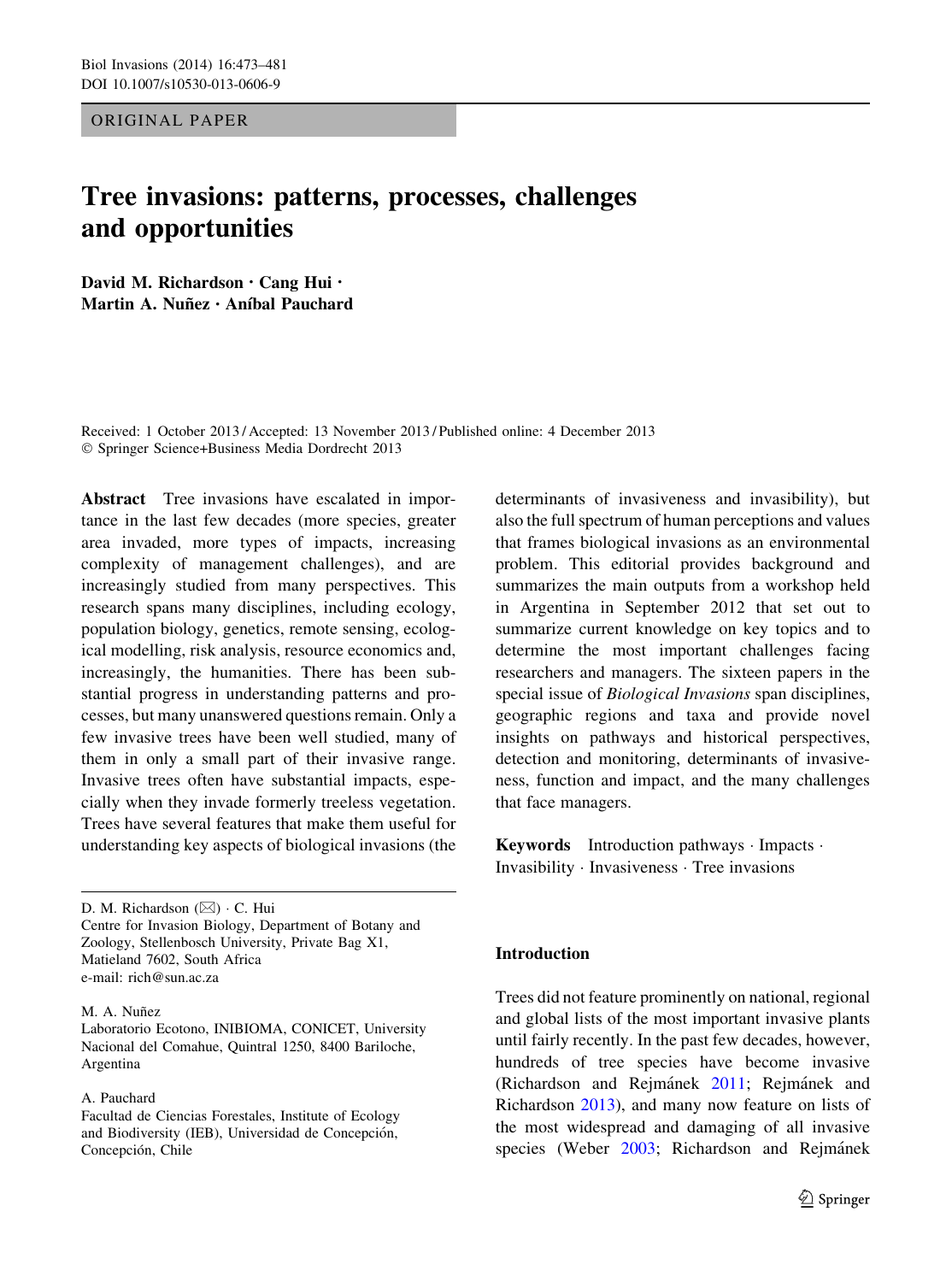| Journals                    | Subject categories                     | Countries         | Funding     | Organizations          |
|-----------------------------|----------------------------------------|-------------------|-------------|------------------------|
| <b>Biol Invasions</b> (198) | Environmental sciences/ecology (1,537) | USA (816)         | NSF (110)   | Stellenbosch U (45)    |
| Plant Ecol (78)             | Biodiversity conservation (484)        | Australia (154)   | USDA $(26)$ | US Forest Service (44) |
| Biol Cons (58)              | Plant sciences (195)                   | South Africa (89) | EU(18)      | Rice U $(41)$          |
| Divers Distrib (54)         | Forestry $(155)$                       | Canada (85)       | CIB(14)     | US Geol Survey (38)    |
| $J\$ Ecol (50)              | Evolutionary biology (89)              | France (76)       | ARC (13)    | U Florida $(33)$       |
| Ecology (47)                | Biochemistry molecular biology (61)    | Germany (66)      | ASCR(9)     | Oregon State U (31)    |
| Oecologia (46)              | Physical geography (61)                | New Zealand (62)  | NSERC(9)    | Colorado State U (30)  |
| Rest Ecol (46)              | Zoology $(40)$                         | Britain (60)      | WfW $(9)$   | U Cape Town $(30)$     |
| Ecol Appl (42)              | Genetics heredity (24)                 | Spain $(51)$      | NC(8)       | U Wisconsin $(28)$     |
| $J$ Appl Ecol $(39)$        | Agriculture (20)                       | Japan $(50)$      | CAS (7)     | UC Davis $(27)$        |

Table 1 Major players contributing to knowledge of tree invasions

The top 10 journals, ISI Web of Science subject categories, countries, funding agencies and organizations of the 1,537 publications in the Ecology category ( $>2,000$ ) were listed from a search on Web of Science (5 November 2013) using 'tree\*' and 'invasi\*' as search terms. Numbers in brackets are the number of publications. NSF National Science Foundation, CIB DST-NRF Centre of Excellence for Invasion Biology, ARC Australian Research Council, ASCR Academy of Sciences of the Czech Republic, NSERC Natural Sciences and Engineering Research Council of Canada, WfW Working for Water Programme, South Africa, NC Nature Conservancy, CAS Chinese Academy of Sciences. Some studies report on range expansions of native tree species within, or adjacent to the native range of the species

[2011\)](#page-8-0). Invasive trees have substantial and growing impacts on biodiversity, ecosystem functioning, and human livelihoods in many regions. However, many species are still useful, in some areas and in some contexts, for the same reasons for which they were introduced and disseminated, or for totally new uses. Few of the major invasive trees are exclusively desirable or undesirable; this creates complex, context-specific problems for researchers, society and managers.

The ultimate reason for the escalation of problems with tree invasions worldwide is the rapid increase in the human-mediated transport and dissemination of thousands of species for a wide range of purposes, especially forestry, agroforestry and ornamental horticulture. Vast plantations of alien trees now dominate many regions of the world. Alien trees are also increasingly conspicuous as ornamental and amenity plants and in different forms of agroforestry, and other species are widely used for food production. Largescale projects are championing the use of trees, mainly non-native species, for the provision of goods and services, especially in developing countries (Low [2012\)](#page-8-0). The massive propagule pressure, in many cases coinciding with disturbances in receiving environments, is driving the emergence of invasions in many regions. The long time lag for tree invasions (Kowarik [1995\)](#page-7-0) has probably given the false impression that trees are less invasive than some other plant forms, but the massive invasion debt created by a century or more of dissemination and planting of non-native trees is now leading to the manifestation of many large-scale invasions. Hundreds of papers now document diverse aspects of tree invasions (Table 1), including historical accounts of introductions and plantings, the emergence of problems with particular taxa and approaches for dealing with them, detailed studies on the ecology of invasions and the effects of invasive species, and the application of modern molecular techniques to reconstruct invasion histories and unravel fundamental aspects of their dynamics. The human dimensions of invasions have begun to be explored by historians, sociologists, philosophers and economists.

Despite the increasing attention to trees as invasive species worldwide, problems associated with these invasions are increasing in magnitude and complexity. There are very few success stories—where the extent and impacts of tree invasions have been reduced to the satisfaction of all stakeholders. Many introduced tree species are both crops of commercial, cultural or aesthetic importance in some parts of the landscape, but serious pests in others, creating vexing conflicts of interest which thwart or paralyse management efforts.

In September 2012 a workshop was held on Isla Victoria Island, Nahuel Huapi National Park near Bariloche, Argentina, to assess the state of knowledge of tree invasions worldwide. The meeting aimed to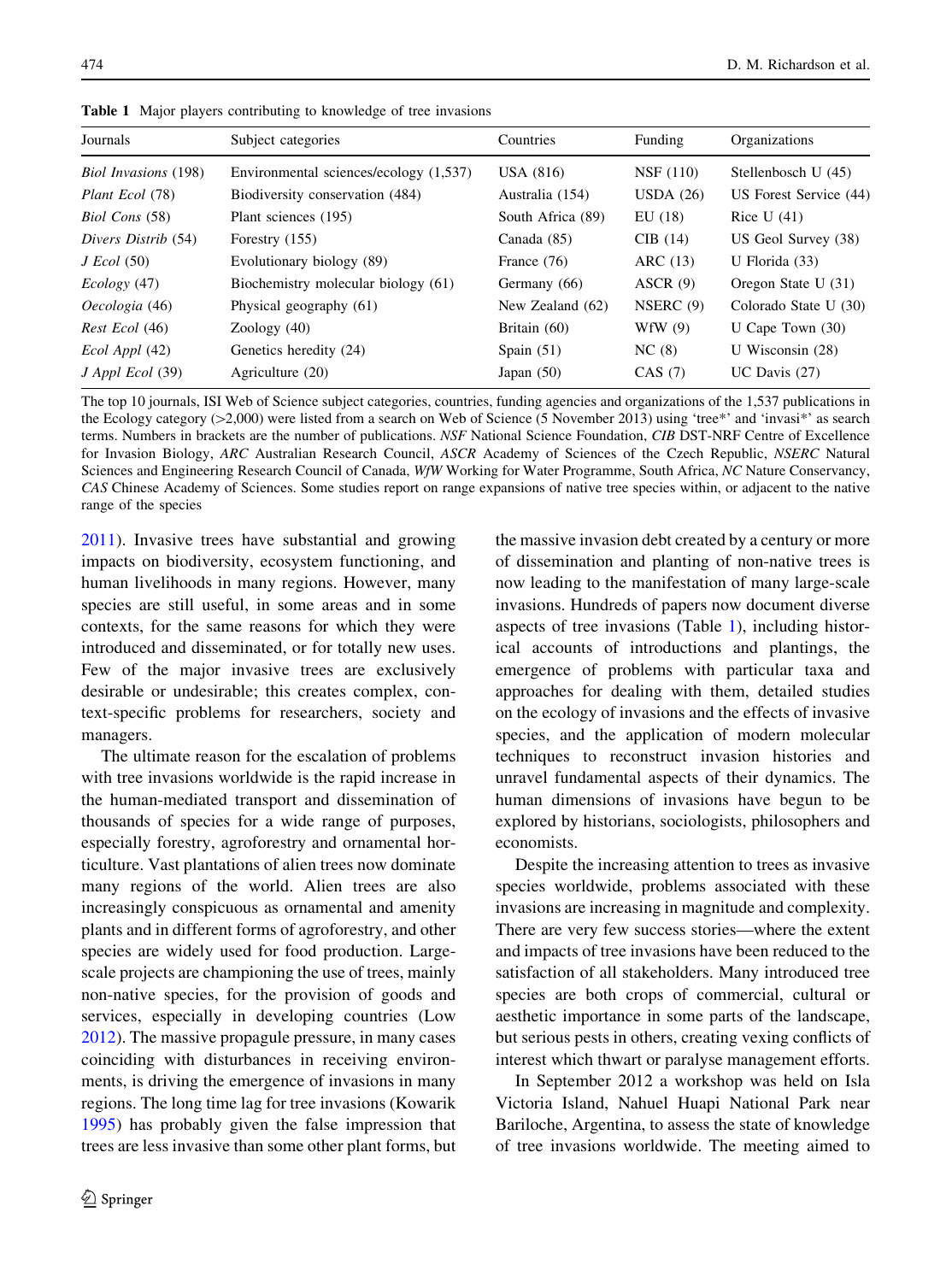synthesize current knowledge in selected areas and to determine the most important challenges facing researchers and managers. The phenomenon of alien tree invasions was discussed and debated from many angles and perspectives during the 4-day meeting. The overall aim was to move the research agenda for tree invasions beyond the elucidation of case studies towards a more general understanding of the wide range of factors involved in mediating the outcome of introductions and shaping the options for management. The workshop was attended by 22 participants from at least nine countries (as reflected by their current affiliations) who brought diverse interests and experience with tree invasions.

This special issue of Biological Invasions comprises a collection of 16 papers that arose from deliberations at the workshop. The papers provide a reasonable cross-section and flavour of issues from the frontline of research on tree invasions. Early versions of all papers were presented and discussed at the meeting. All have undergone substantial revision and reworking based on discussions in Argentina and following peer review. This editorial provides a brief background to, and the rationale and context for, the special issue. It also summarizes the key findings of the papers and discusses some priorities for future work.

### Why study tree invasions?

For several reasons, trees are particularly interesting subjects for the study of invasions. The natural experiment of tree introductions around the world (Richardson et al. [2004](#page-8-0), [2011\)](#page-8-0) provides many opportunities that have yet to be fully exploited to gain insights on the many interacting factors that mediate the outcome of introductions of different species. Several species have emerged as poster child examples of tree invasions; these include Melaleuca quinquenervia, Miconia calvescens, Mimosa pigra, Morella faya and Triadica sebifera (Richardson [2011\)](#page-8-0). Various approaches, ranging from detailed autecological studies to macroecological or comparative studies have been undertaken to explore the drivers of invasions in a few key genera with many invasive species, notably Acacia (Richardson et al. [2011\)](#page-8-0) and Pinus (Richardson [2006\)](#page-8-0). In some cases, perspectives from these studies have been explicitly applied to other taxa. For example, life-history traits that confer invasiveness in *Pinus* (Rejmánek and Richardson [1996](#page-8-0)) and other conifers (Richardson and Rejma´nek [2004\)](#page-8-0) have been successfully used to predict invasiveness in woody plants in general (Rejmánek et al. [2013](#page-8-0)). However, much work remains to be done to test whether insights from model groups and systems can be reliably applied much more widely (Kueffer et al. [2013](#page-7-0)). Such insights are urgently required to improve our ability to screen species for invasiveness—both new introductions and species already widely planted and which may constitute a substantial ''invasion debt'' (sensu Essl et al. [2011\)](#page-7-0).

Tree invasions into formerly treeless or tree-poor systems are relatively easy to detect and map, using conventional as well as new high-tech methods. This paves the way for obtaining data at levels of accuracy and at spatial scales that have hitherto been unavailable to population biologists and modellers for studying invasions over large areas. This, and advances in computer technology and the Internet, is opening new doors for the application of new analytical methods with the potential for shedding new light on the roles of many factors in mediating the success of introduced species at different stages of the introduction–naturalization–invasion continuum (Richardson and Pyšek [2012\)](#page-8-0) and how they reshape invaded communities (Hui et al. [2013](#page-7-0)). Exciting advances in molecular ecology have revolutionized knowledge on the genetic structure of populations, allowing for the reconstruction of introduction and invasion histories (Le Roux et al. [2011\)](#page-8-0), and shedding light on many aspects implicated in invasion dynamics, including the role of symbionts (Ndlovu et al. [2013\)](#page-8-0). Many tree species are pioneer species and rapid colonizers in their native ranges, and some have become more abundant and/or undergone large range expansions in response to changing environmental factors. Such changes in abundance and distribution have been well studied and have shed light on many processes that are relevant for understanding range changes in novel environments (e.g. Richardson and Bond [1991](#page-8-0) for Pinus; Polley et al. [2002](#page-8-0) for Prosopis).

Trees have a special place in the human psyche, though the manifestation of this is highly context specific (e.g. Hayman [2003](#page-7-0)). In some contexts, wooded areas are perceived as being ''good'' (indicative of a healthy ecosystem) whereas treeless vegetation is perceived as ''barren'' or degraded. Such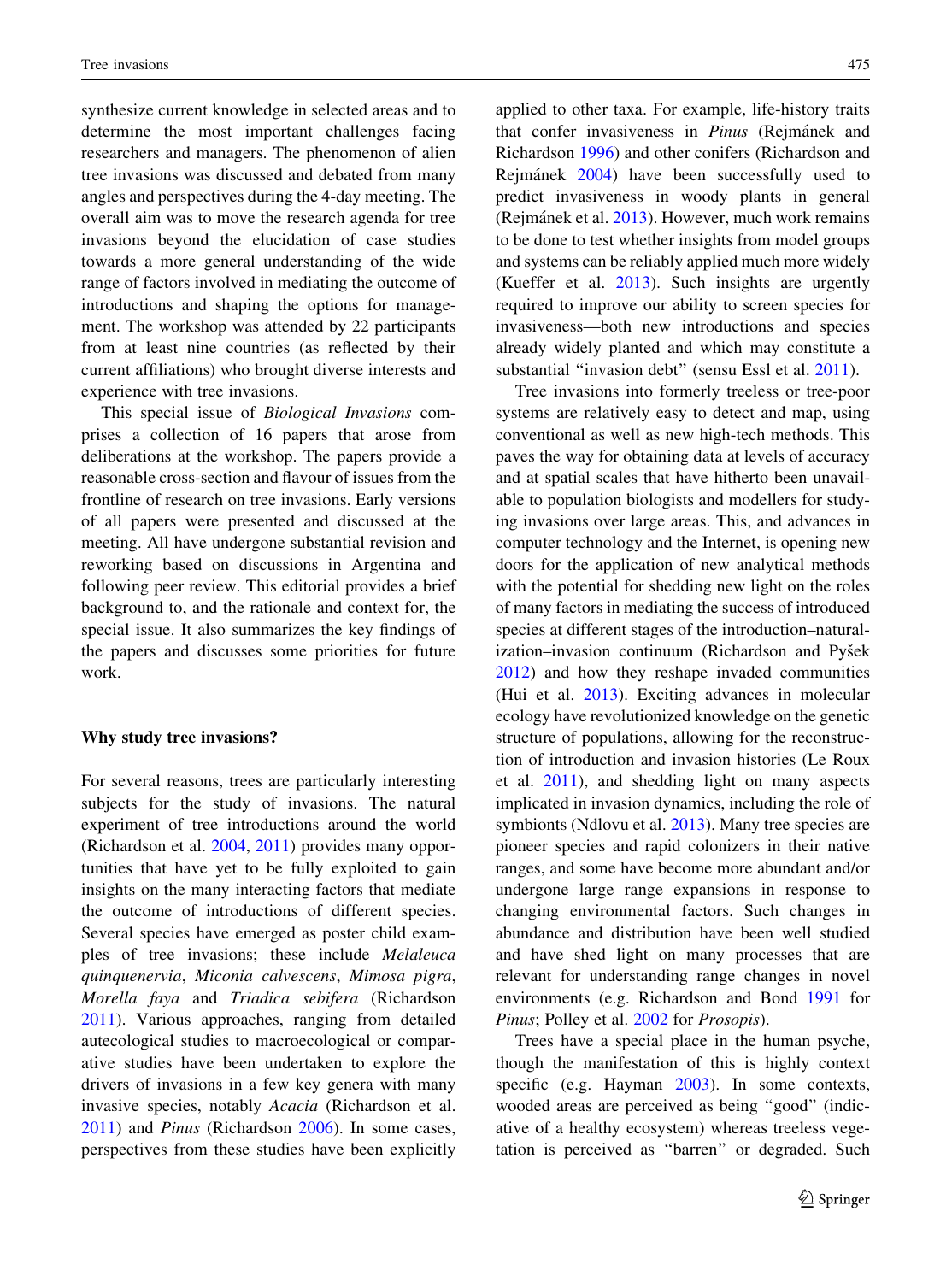perceptions certainly drove tree-planting initiatives in the fynbos region of South Africa soon after European colonization (Richardson et al. [1997](#page-8-0)). In this region and in many others, the perception of trees has changed with the rise of conservation culture and invasive alien acacias, eucalypts, pines, and other species, are increasingly seem as undesirable by some sectors of society but as crucial resources by others (e.g. Kull et al. [2011\)](#page-8-0). This duality has inevitably led to a lack of consensus about tree invasions, and in some cases to heated conflicts (Dickie et al. [2014](#page-7-0)).

Partly because of their large size, but also for other reasons, many trees are important ecosystem engineers. Adding trees to an ecosystem very often results in major changes, particularly in those systems that were previously treeless or poor in tree cover. Increased water use, changes to disturbance regimes, and diverse effects on local biodiversity have all been shown to result from alien tree invasions. Such impacts have led to substantial management programmes in many countries. Probably the most famous is the Working for Water program in South Africa which has since 1995 sought to reduce the major threat posed by alien tree invasions while simultaneously addressing key socio-political priorities relating to poverty alleviation (van Wilgen et al. [2011\)](#page-8-0). In this case, the main justification for the major investment in management has been the indisputable impact of tree invasions on crucial ecosystem services—water production from catchments. Even in this case (van Wilgen and Richardson [2012](#page-8-0)), but much more so when the benefits of management are less closely tied to economically important resources, striking conflicts of interest have arisen that thwart or halt management interventions (e.g. Kull et al. [2011\)](#page-8-0). Such problems call for a much better understanding and quantification of impacts of woody plant invasions and for objective approaches for unpacking elements of conflict and for finding solutions.

## Key insights from the special issue

A word cloud constructed in Wordle ([www.wordle.](http://www.wordle.com) [com](http://www.wordle.com)) using the full text of all papers in the special issue (Fig. [1\)](#page-4-0) reveals the many concepts and themes invoked in addressing the diverse issues covered in the 16 papers. Although influenced by the particular selection of studies featured in the special issue, the image provides a useful snapshot of the many dimensions that underpin a scientific understanding of the phenomenon of tree invasions and the issues that must be considered when considering management options. Emergent issues or focus areas that can be seen in the word cloud include the following:

Countries/regions South Africa, Australia, New Zealand [sustained introductions and wide-scale plantings in these countries has resulted in massive tree invasions], South America as a new hotspot of invasion? (Argentina, Chile, Brazil).

Genera: Acacia, Pinus, Eucalyptus, Casuarina [elements of invasiveness are well studied in the first two genera; eucalypts are interesting for their modest invasive success despite very wide dissemination; casuarinas have only recently been very widely planted and little is known of their invasion ecology].

Driving forces abundance, climate, forestry, planting, time, use [key factors that mediate tree invasions].

Processes establishment, dispersal, interactions, mutualisms, spread [indicating the diversity of mechanisms that need to be considered in tree invasions].

Scales global (world), regional, national, landscape, x, (grid)cells, ecosystems, population, individuals, local, sites [integration of insights from different scales is needed to understand and manage tree invasions].

Research tools genetics, imagery (esp. Google Earth), metrics, models, traits [a sample of available methodologies used to study tree invasions].

Considerations for management abundance, benefits, change, conflict, control, costs, distribution, economic, effort, extent, habitat, impacts, novel(ty), range, removal, plantations, prediction, presence, risk, source, strategy, values [elements typically requiring elucidation in a multidimensional evaluation of issues relating to tree invasions].

Despite the variety of topics highlighted in the word cloud, some important areas of research relating to tree invasions did not receive strong attention in the special issue. The bias in favour of southern hemisphere case studies affects many issues, notably the attention given to species that are particularly problematic in this hemisphere. Despite this, the word cloud clearly shows a remarkable variety of topics of importance in the study of tree invasions. In the next section we discuss key findings from the special issue papers under five broad non-overlapping headings.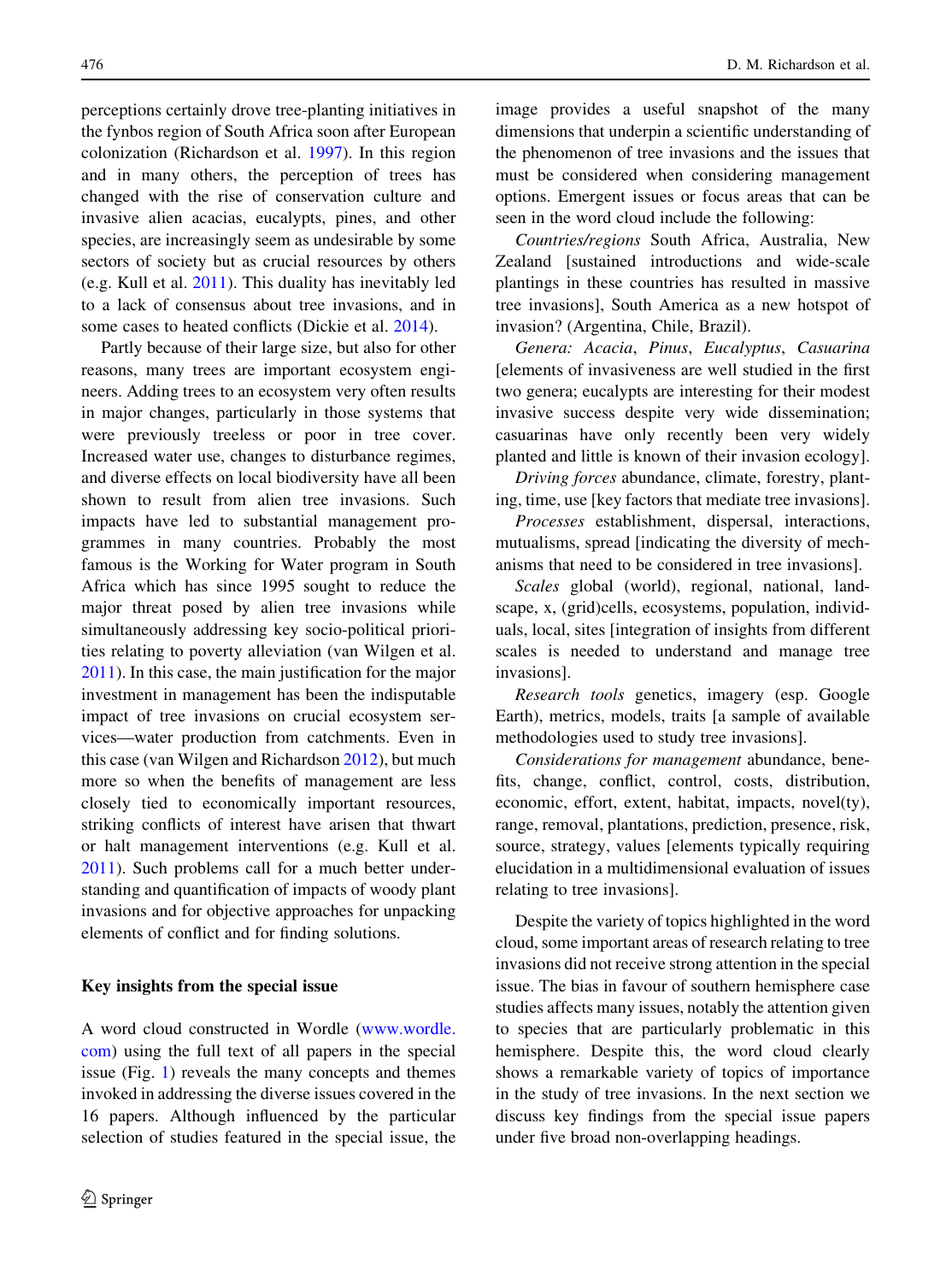<span id="page-4-0"></span>

Fig. 1 Word cloud compiled from the full text (Abstract through Discussion) of the 16 papers in the special issue of Biological Invasions on ''Tree invasions – patterns, processes, challenges and opportunities''. References were excluded and the text was edited to remove author names and superfluous/ irrelevant words and to merge synonyms. The size of words is proportional to the number of times they appear



# Pathways and history

Historical biases have defined the pathways for the global movement of tree species and how invasions have permeated perceptions of the environment in different parts of the world. Rejmannek  $(2014)$  $(2014)$  provides a detailed analysis of the 434 trees known to be invasive in 15 regions of the world [using the list of species in Rejmánek and Richardson [\(2013](#page-8-0))] to determine major trends in human-assisted exchanges of dendrofloras. Results of the analysis can be used to derive a donor–acceptor network of alien tree invasions (Fig. 2) which shows that some regions are much more important donors than others. This paves the way for further work to reconstruct invasion histories in different regions and explore and dissect apparent imbalances in the roles of some areas as acceptors and donors.

Bennett ([2014\)](#page-7-0) applies perspectives from environmental history to examine how invasions within a particular geographical, cultural, and ecological context (tree invasions in South African fynbos) were disproportionally important in shaping the awareness of invasions in other places. He argues that such "model invasions" have been valuable for catalysing national and international interest in biological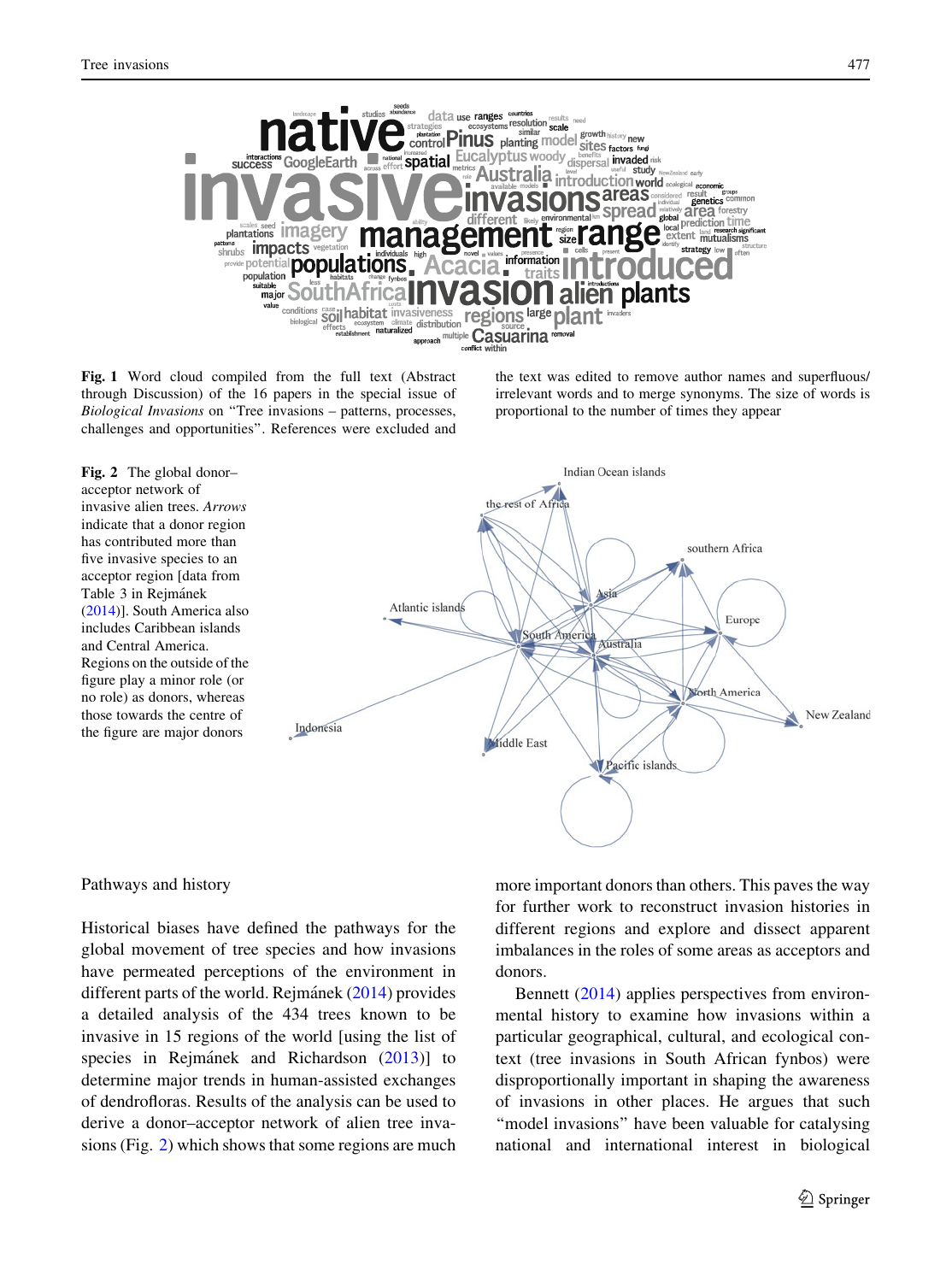invasion since the 1980s. This analysis suggests that much work remains to be done to unpack the rationale for particular ideologies in different regions. Such insights are crucial for developing sustainable management strategies.

# Detection and monitoring

Because of their large size and since many tree invasions occur in formerly treeless vegetation, invasive trees are relatively easy to detect and map over large areas. Visser et al. [\(2014](#page-8-0)) assess the value of using freely available imagery on Google Earth to map invasions for research and management purposes. Despite some important limitations, this tool offers superb opportunities to gain insights on many aspects of tree invasions with obvious applications for research and management. Wilson et al. ([2014\)](#page-8-0) review the metrics most commonly used to measure tree invasions and propose a standardised set of metrics to streamline improved exchange of information among researchers and managers. Such standardised metrics are crucial for monitoring invasions, and for prioritizing and evaluating the efficacy of control methods. Focussing on Acacia invasions in South Africa, Donaldson et al. [\(2014](#page-7-0)) develop a protocol using scale-area curves for monitoring invasive tree distributions at different spatial scales. This approach is applied to explore the regional and national-scale distribution patterns for *Acacia* species introduced and disseminated for different purposes. Results show how distribution patterns at different spatial scales need to be considered when formulating comprehensive management plans.

# Determinants of invasiveness

Understating why some species or populations are more invasive than others is a major challenge in invasion ecology. Five papers in the special issue address this broad topic in very different ways for trees. Hui et al.  $(2014)$  $(2014)$  compared the native range structures of Australian eucalypts with those of Australian acacias. The human preference for introducing species with larger ranges was found to be much greater for acacias than for eucalypts as the native range of invasive acacias is three times larger than the range of invasive eucalypts, even though no difference was found in average range size for these

two genera. The link between large range size and invasion success was only strong for acacias, not for eucalypts. These results are important for predicting trajectories of invasion success in these taxa. Pyšek et al. [\(2014](#page-8-0)) evaluated the global invasion success of temperate trees and shrubs with native ranges in central Europe. They explored the role of the native distribution of these species and of biological traits in determining whether they have become invasive elsewhere in the world. Their results also showed a strong effect of native range size, but emphasize the role of traits in conferring invasiveness. Gundale et al. [\(2014](#page-7-0)) propose Pinus contorta as a model species for studying how introduced tree species interact with local factors in their native and non-native ranges. They discuss requirements for a model taxon in this regard, and discuss options for deriving key insights on fundamental mediators of invasions from the study of P. contorta. Several species of Casuarina have been widely planted outside their native range. Although some species are already naturalized and invasive, many plantings are too recent for invasions to have occurred and it appears that a major invasion debt exists in many regions. Potgieter et al. ([2014\)](#page-8-0) provide a framework for assessing the invasion ecology of Casuarina taxa worldwide. They show that although some insights from widely-studied invasive trees apply to casuarinas, taxon-specific insights are crucial for understanding aspects of invasion and for guiding management. Zenni et al. [\(2014](#page-8-0)) argue that knowledge of the role of phenotypic plasticity and local adaption in determining invasiveness could improve the understanding of the performance of alien trees at different stages of the introduction–naturalization–invasion continuum and improve the ability to assess invasion risk. Results from all these studies have potential for incorporation into protocols for predicting invasiveness of introduced trees and guidelines for management.

#### Function and impact

Nuñez and Dickie  $(2014)$  $(2014)$  studied the prevalence of coinvasions and novel associations of invasive trees and mutualistic soil biota (mycorrhizas and nitrogen-fixing bacteria). They found that many trees invade with their own symbionts rather than forming new associations in their invaded range. They also found that invasion of some mutualistic species, especially those with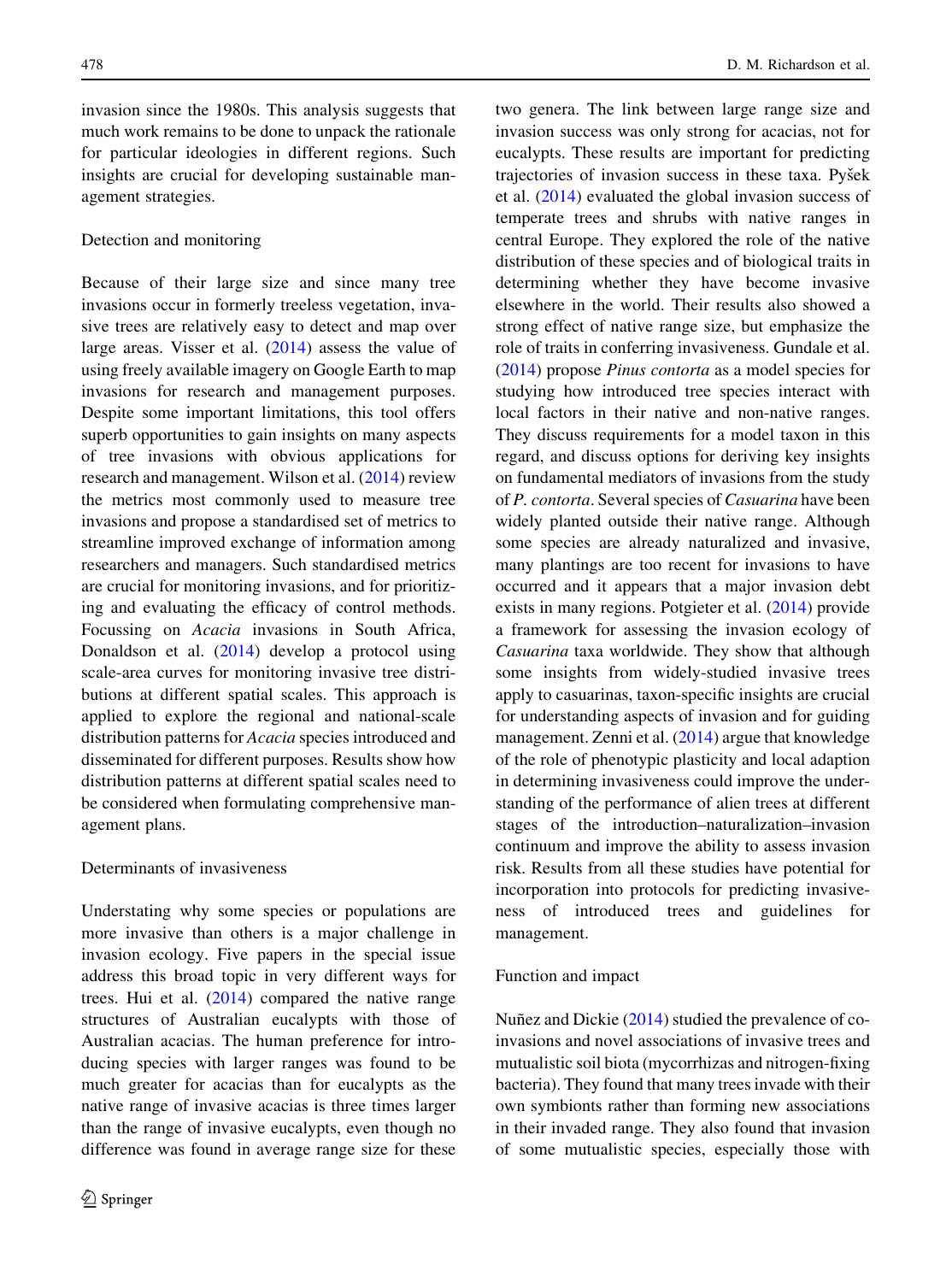novel ecosystem functions, can have large impacts in native ecosystems. Rundel et al. ([2014](#page-8-0)) explored why alien trees have been able to establish and proliferate so successfully in many ecosystems where native trees are either absent or rare. They propose a conceptual model of limiting factors and releases from these limitations for grassland and shrubland ecosystems. Such insights are important for understanding invasion dynamics and the profound impacts on ecosystem processes such as biogeochemical cycling, carbon sequestration and hydrology that such invasions cause. Both studies cast new light on the fundamental mediators of tree invasions.

## Management challenges

Caplat et al. ([2014\)](#page-7-0) developed a spatially explicit model for prioritising and allocating management effort among management units in heterogeneous landscapes to slow or contain invasive trees. They show that targeting peripheral stands consistently yields the best results at the landscape scale, whereas the most efficient allocating of effort at the regional scale depends on both habitat quality and tree lifehistory. Kaplan et al. ([2014\)](#page-7-0) use the situation with emerging Acacia stricta invasions in South Africa to develop a protocol for objective risk mapping at multiple spatial scales and show how such insights are useful for assessing the feasibility of eradication. Dickie et al. ([2014\)](#page-7-0) discuss the dichotomy between positive and negative effects of invasive trees on ecosystem services and identify three areas where the conflicts over the removal of invasive trees are most likely to occur: urban and near-urban trees; trees that provide direct economic benefits; and invasive trees that are used by native species for habitat or food. Van Wilgen and Richardson [\(2014](#page-8-0)) review the evidence of tree invasion management. Focussing on experiences in South Africa, they argue for the implementation of a new approach to alien tree management involving multiple approaches to achieve sustainable outcomes.

# Priorities for future work

Tree invasions are on the rise in many parts of the world—the number of invasive species is increasing, as is the area affected by invasions and the magnitude of impacts. Introductions and further plantings for plantation forestry, agroforestry and ornamentation are likely to continue, adding new species and increasing propagule pressure. Recent and ongoing plantings have committed many areas to new invasions in the future. These trajectories call for focussed work on several fronts to provide inputs to policies, strategies and management programme to deal with invasive alien trees.

Many papers in this special issue provide insights that are important for improving risk assessment protocols. Links between pathways of introduction and dissemination, life-history traits and environmental conditions provide information that can be used to enhance the accuracy of risk assessments. The very large number of invasive trees worldwide precludes detailed studies on each species. Gundale et al. ([2014\)](#page-7-0) and Potgieter et al. [\(2014](#page-8-0)) show that information from carefully selected model groups is useful, and further work in this direction is warranted (Kueffer et al. [2013\)](#page-7-0). Taxon-specific information is, however, crucial in certain cases—e.g. where conflicts of interest exist—and detailed research on certain taxa and invasion events is required.

There is an urgent need for sharing of experiences between regions, including stories of successes, innovative approaches, and failures. Experiences with particular species in one part of the world are useful for predicting broad outcomes in other areas (e.g. Richardson et al. [2008;](#page-8-0) Wilson et al. [2011\)](#page-8-0).

New uses for trees, such as biofuel production, are changing introduction pathways, with important implications for invasion risk. Lessons learnt from past invasions resulting from particular introduction histories (e.g. commercial forestry; Richardson and Blanchard [2011\)](#page-8-0) and modelling approaches (e.g. Caplat et al. [2014;](#page-7-0) Donaldson et al. [2014\)](#page-7-0) need to be applied to forecast the dimensions of problems from these new pathways to identify precautions that could reduce future problems.

In many parts of the world, society is starting to realize that tree introductions not only have benefits but also major costs and that tree invasions have detrimental effects on biodiversity and ecosystem services. However, much work remains to ensure that the threats posed by invasive trees are adequately contextualized to allow for rationale debate among multiple stakeholders to pave the way for pragmatic and sustainable solutions. Forestry certification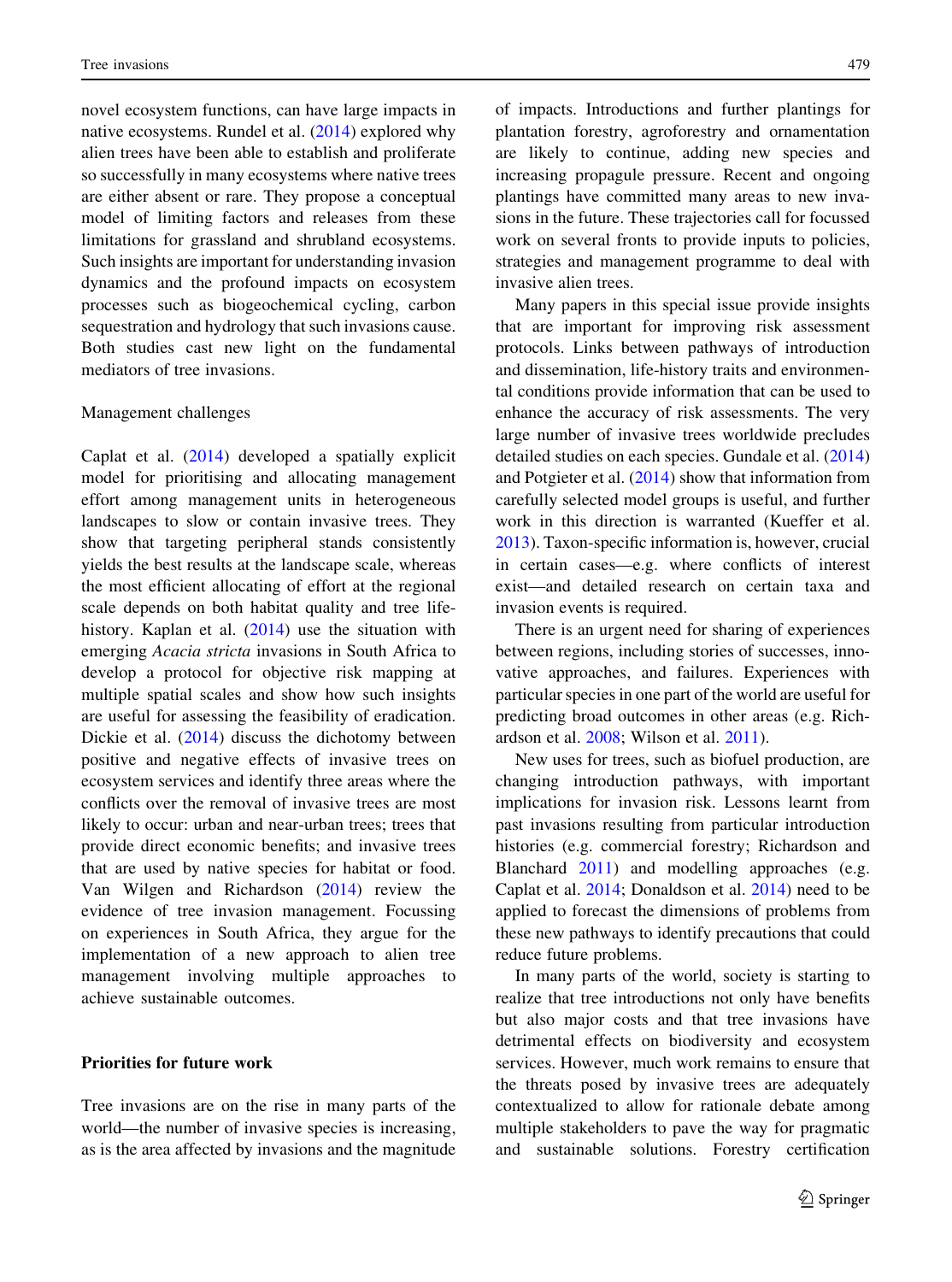<span id="page-7-0"></span>schemes such as FSC (Forest Stewardship Council) now require that forestry companies include the negative externalities of tree planting invasions. This trend will likely increase in the future in response to stricter environmental regulations (see discussion in van Wilgen and Richardson [2014\)](#page-8-0).

Prioritizing species and areas for management is becoming increasingly complex in all spheres of conservation given the many interacting problem and external factors. The situation regarding the management of invasive alien trees is no different. The fact that most of the most invasive species are commercially or otherwise important in some parts of the landscape but undesirable in others is a huge complicating factor. In some cases, solutions may lie in classic plant control using mechanical or chemical tools; in other cases solutions may be in the use of biological control using agents that reduce seed production and therefore the risk of invasive spread (the situation with Australian acacias in South Africa is probably the best example; Moran et al. [2005\)](#page-8-0). In most cases, solutions will require transdisciplinary endeavours to find innovative approaches to conflict resolution. Approaches for multidimensional evaluation of perceptions of the problem and options for management are available (e.g. Schwartz et al. [2012\)](#page-8-0) and need to be applied to problems relating to tree invasions. There is increasing interest and support for pragmatic solutions to invasions—e.g. the concept of novel ecosystems which calls for certain ecosystems to be managed without rigid application of native-alien or invasive–non-invasive criteria, but rather by considering clear objectives for ecosystem services and sustainability (Hobbs et al. 2013). However, a balance between nativeness and ecosystem function will have to be achieved. In areas where tree invasions have profoundly modified ecosystems and where restoration to some historical condition is either practically impossible or even undesirable, society may have to learn to live with invasive trees and the changes they have brought to ecosystems. In many other areas with lower levels of landscape transformation due or where the presence of the non-native species poses a clear threat to native biota and ecosystem services, control of the invaders may be achievable and desirable. Risk assessment at global and local scales should be required when adding new tree species to ecosystems or when expanding their plantings.

Acknowledgments We thank all participants in the tree invasions workshop on Isla Victoria Island for their contributions. DMR and CH acknowledge support from the DST-NRF Centre of Excellence for Invasion Biology and the National Research Foundation, South Africa (Grant 85417 to DMR; Grants 76912 and 81825 to CH). CH acknowledges the support from the Elsevier Young Scientist Award. The Oppenheimer Memorial Trust supported the attendance of several participants. AP is funded by Fondecyt 1100792, ICM P05-002 and Conicyt PFB-23.

## References

- Bennett BM (2014) Model invasions and the development of national concerns over invasive introduced trees: insights from South African history. Biol Invasions 16. doi:[10.](http://dx.doi.org/10.1007/s10530-013-0601-1) [1007/s10530-013-0601-1](http://dx.doi.org/10.1007/s10530-013-0601-1)
- Caplat P, Hui C, Maxwell BD, Peltzer DA (2014) Cross-scale management strategies for optimal control of trees invading from source plantations. Biol Invasions 16. doi:[10.](http://dx.doi.org/10.1007/s10530-013-0608-7) [1007/s10530-013-0608-7](http://dx.doi.org/10.1007/s10530-013-0608-7)
- Dickie IA, Bennett BM, Burrows LE et al (2014) Conflicting values: ecosystem services and invasive tree management. Biol Invasions 16. doi:[10.1007/s10530-013-0609-6](http://dx.doi.org/10.1007/s10530-013-0609-6)
- Donaldson JE, Richardson DM, Wilson JRU (2014) Scale-area curves: a tool for understanding the ecology and distribution of invasive tree species. Biol Invasions 16. doi:[10.](http://dx.doi.org/10.1007/s10530-013-0602-0) [1007/s10530-013-0602-0](http://dx.doi.org/10.1007/s10530-013-0602-0)
- Essl F et al (2011) Socioeconomic legacy yields an invasion debt. Proc Natl Acad Sci USA 108:203–207
- Gundale MJ, Pauchard A, Langdon B, Peltzer DA, Maxwell BD, Nuñez MA (2014) Can model species be used to advance the field of invasion ecology? Biol Invasions 16. doi:[10.](http://dx.doi.org/10.1007/s10530-013-0610-0) [1007/s10530-013-0610-0](http://dx.doi.org/10.1007/s10530-013-0610-0)
- Hayman R (2003) Trees: woodlands and Western civilization. Hambledon, London
- Hobbs RJ, Higgs ES, Hall CM (eds) (2013) Novel ecosystems: Intervening in the new ecological world order. Wiley-Blackwell, Oxford
- Hui C, Richardson DM, Pyšek P, Le Roux JJ, Kučera T, Jarošík V (2013) Increasing functional modularity with residence time in the co-distribution of native and introduced vascular plants. Nat Commun 4:2454. doi[:10.1038/ncomms3454](http://dx.doi.org/10.1038/ncomms3454)
- Hui C, Richardson DM, Visser V, Wilson JRU (2014) Macroecology meets invasion ecology: performance of Australian acacias and eucalypts around the world revealed by features of their native ranges. Biol Invasions 16. doi:[10.](http://dx.doi.org/10.1007/s10530-013-0599-4) [1007/s10530-013-0599-4](http://dx.doi.org/10.1007/s10530-013-0599-4)
- Kaplan H, van Niekerk A, Le Roux JJ, Richardson DM, Wilson JRU (2014) Incorporating risk mapping at multiple spatial scales into eradication management plans. Biol Invasions. doi[:10.1007/s10530-013-0611-z](http://dx.doi.org/10.1007/s10530-013-0611-z)
- Kowarik I (1995) Time lags in biological invasions with regard to the success and failure of alien species. In: Pyšek P, Prach K, Rejmánek M, Wade M (eds) Plant invasions: general aspects and special problems. SPB Academic Publishers, Amsterdam, pp 15–38
- Kueffer C, Pyšek P, Richardson DM (2013) Integrative invasion science: model systems, multi-site studies, focused metaanalysis, and invasion syndromes. New Phytol 200:615–633